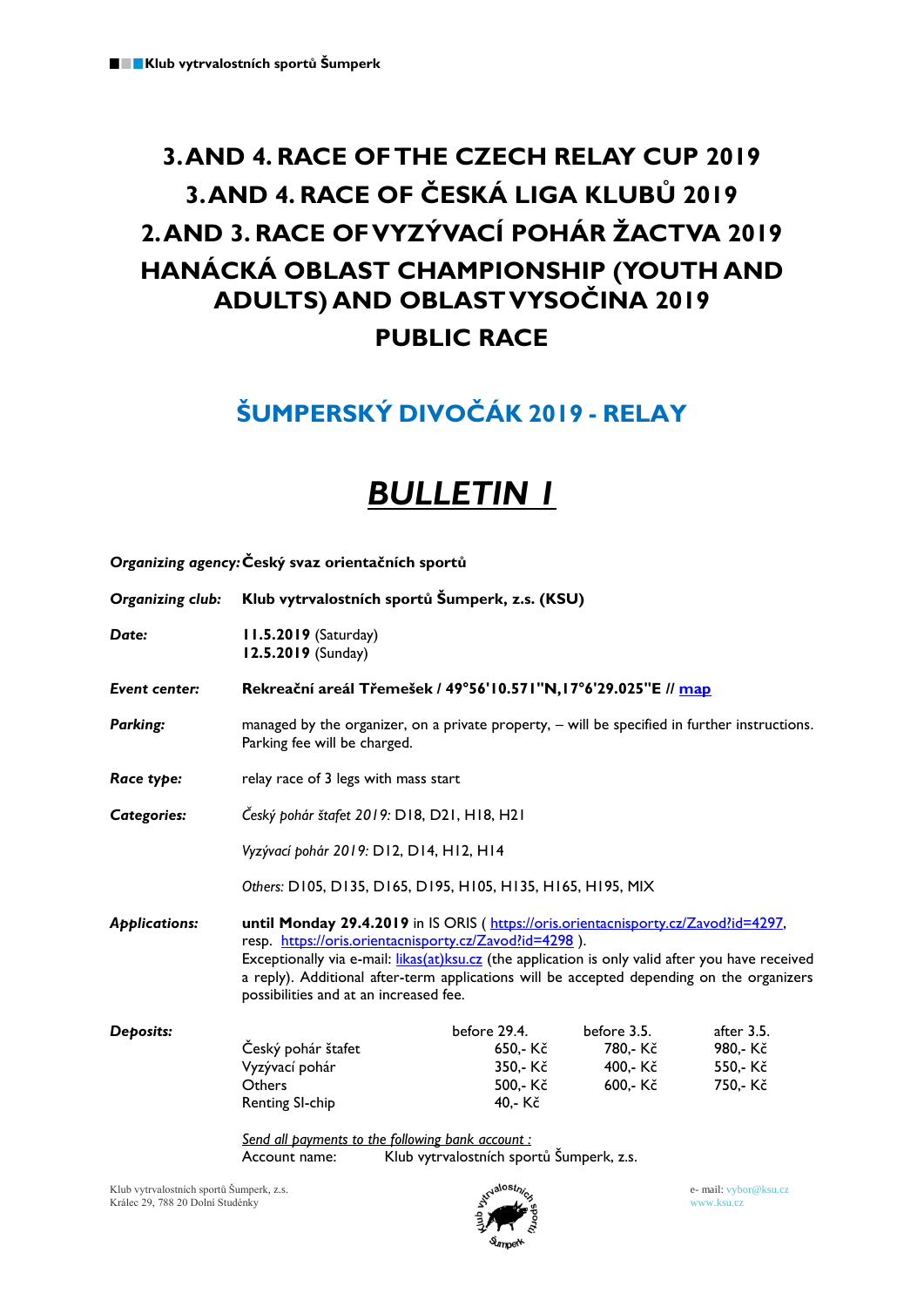#### **Klub vytrvalostních sportů Šumperk**

|                                   | Address:<br>Account number:<br>Bank:<br>Var. symbol:                                                                                                                                                                                                                                                                                                                                                                                                                                                                                                                  | Králec 29, 788 20 Dolní Studénky<br>2459665339/0800<br>Ceská spořitelna, a.s.<br>19XXXX, where XXXX is the club number as listed in CSOS |                                            |  |  |
|-----------------------------------|-----------------------------------------------------------------------------------------------------------------------------------------------------------------------------------------------------------------------------------------------------------------------------------------------------------------------------------------------------------------------------------------------------------------------------------------------------------------------------------------------------------------------------------------------------------------------|------------------------------------------------------------------------------------------------------------------------------------------|--------------------------------------------|--|--|
|                                   | The applications will not be accepted without paid deposits                                                                                                                                                                                                                                                                                                                                                                                                                                                                                                           |                                                                                                                                          |                                            |  |  |
| <b>Presentation</b><br>/ Pre-race |                                                                                                                                                                                                                                                                                                                                                                                                                                                                                                                                                                       |                                                                                                                                          |                                            |  |  |
| check-in:                         | Friday 10.5.<br>Saturday 11.5.<br>Saturday 11.5.<br>Sunday 12.5.                                                                                                                                                                                                                                                                                                                                                                                                                                                                                                      | 19:00-21:00<br>8:00-9:00<br>$14:00 - 15:00$<br>8:30-9:00                                                                                 | Šumperk<br>Šumperk<br>Třemešek<br>Třemešek |  |  |
| <b>Starting lists:</b>            | will be posted in ORIS:<br>For the Saturday race, posted until Friday 21:00;<br>For the Sunday race, posted until Saturday 20:00.<br>At the presentation, the starting lists will only be changed exceptionally (for sickness or<br>injury)                                                                                                                                                                                                                                                                                                                           |                                                                                                                                          |                                            |  |  |
| Distances:                        | parking - event center: less than 1 500m<br>center $-$ start: 0 m<br>center $-$ finish: 0 m<br>parking – accommodation in Šumperk: 15 km                                                                                                                                                                                                                                                                                                                                                                                                                              |                                                                                                                                          |                                            |  |  |
| Start:                            | <b>Saturday</b><br>mass start in waves, $00 = 16:00$                                                                                                                                                                                                                                                                                                                                                                                                                                                                                                                  |                                                                                                                                          |                                            |  |  |
|                                   | <b>Sunday</b><br>mass start in waves $00 = 10:00$                                                                                                                                                                                                                                                                                                                                                                                                                                                                                                                     |                                                                                                                                          |                                            |  |  |
| Мар:                              | new map for both days, 1:10 000, E=5m, ISOM 2017, updated in May 2019, main<br>cartographer: Zdeněk Rajnošek, print: laser, format: A4<br>Maps will be printed on a water-resistant paper for all categories.<br>Map samples will be published on the race website.<br>Previous map preview: https://mapy.orientacnisporty.cz/mapa/mrtvy-muz-2001                                                                                                                                                                                                                     |                                                                                                                                          |                                            |  |  |
|                                   | Punch-in method: Sportldent - marking units of the Sportldent system will be set on wireless mode<br>BEACON (allowing the checkpoint to be punched-in within a 0.5m distance).<br>The organizer does not provide renting of the SIAC chips.<br>Possibility to rent a chip (not SIAC) from the organizer at the price of 40 Czk/race.<br>Please include your chip rental requests in your application and send the payment together<br>with the deposit.                                                                                                               |                                                                                                                                          |                                            |  |  |
| Terrain:                          | mountainous forest in the southern part of the Jeseníky mountains, in the elevation of 470<br>- 720 meters above sea level. It is a hilly terrain with varying runnability affected by<br>numerous mountain thickets with little seasonal undergrowth. The density of roads and<br>paths is average. There are a lot of details in the terrain: rocks, stones, knolls, runnable<br>marshes, thickets,) The running underlay corresponds with the mountain terrain, but<br>there are also some faster sections.                                                        |                                                                                                                                          |                                            |  |  |
| Accommodation:                    | the organizer provides accommodation since Friday to Saturday and Saturday to Sunday in<br>a gym in Sumperk. The price per night is 90 Czk per person. For guests staying in the gym<br>for the Friday - Saturday night, it is strictly forbidden to enter the area of the Saturday<br>Czech Sprint Cup race. Violating the rule will result in disqualification in the race. The<br>guests can order a Friday and Saturday dinner in a school cafeteria. Please include the<br>accommodation and dinner requests in the application and include the payment with the |                                                                                                                                          |                                            |  |  |



not possible, except for the guests staying in the Třemešek hostel.

deposit. The organizer does not provide any beds. Staying overnight in the event center is